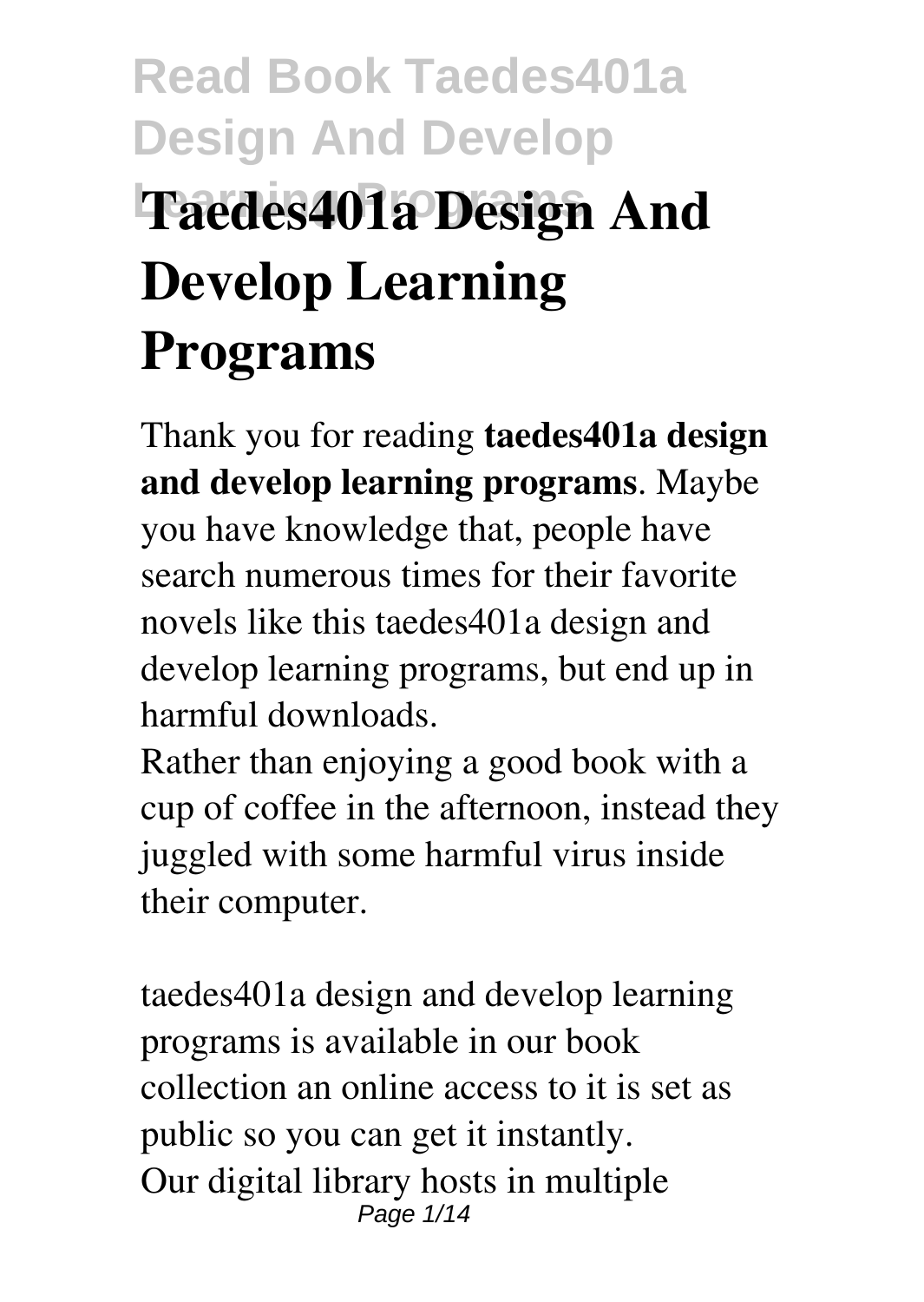countries, allowing you to get the most less latency time to download any of our books like this one.

Kindly say, the taedes401a design and develop learning programs is universally compatible with any devices to read

TAEDES401 Design and Develop Learning Programs - Unit Presentation - Part 1 of 2 TAEDES401 Design and develop learning programs TAEDES401 Meeting TAEDES401A Snapshot TAEDES401A Part 1 TAEDES401 TAEDES402 P1 V1 TAEDES401 - Assessment 2 **TAEDES401** *Webinar 1 Competency standards and training gov au essentials* STA Design cluster short answer questions *Designing learning programs* Designing Training using units of Competency 2019 Overview: TAE40116 Certificate IV in Training and Assessment VET Training Packages, Page 2/14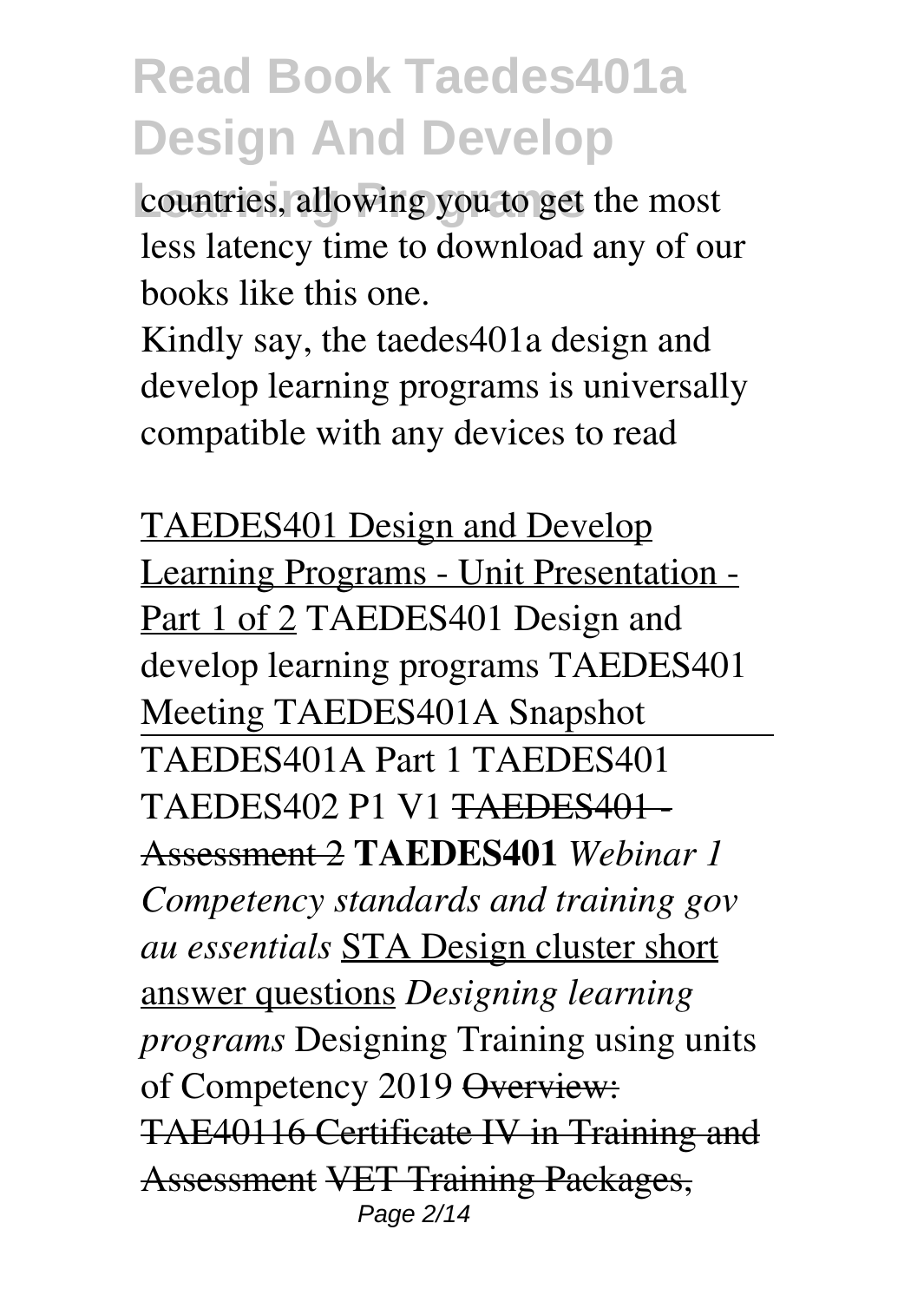**Qualifications, Units of Competency** Certificate IV in Training and Assessment DVD Adult Learning Techniques (part 1 of 6) TAE40116- Design Cluster projects *Certificate IV in Training and Assessment Online - TAE40110 Intro to VET Part 1* TAELLN411 Standalone VC Session TAEASS502 Presentation 2 Selecting methods and Creating tools Training Program Design *STA TAE40116 Assessment cluster learning module 1* SuccessTrainingAcademyLLNPlan your learning program Webinar 2 Develop a Training and Assessment Strategy TAS Webinar - Using Your Assessment to Build Out A Training Program *Introduction to TAELLN411 Standalone Unit* STA Design cluster short answer questions **TAEASS502 Presentation 1 Prepare for assessment tool development** STA Delivery Cluster Projects TAE16 Taedes401a Design And Page 3/14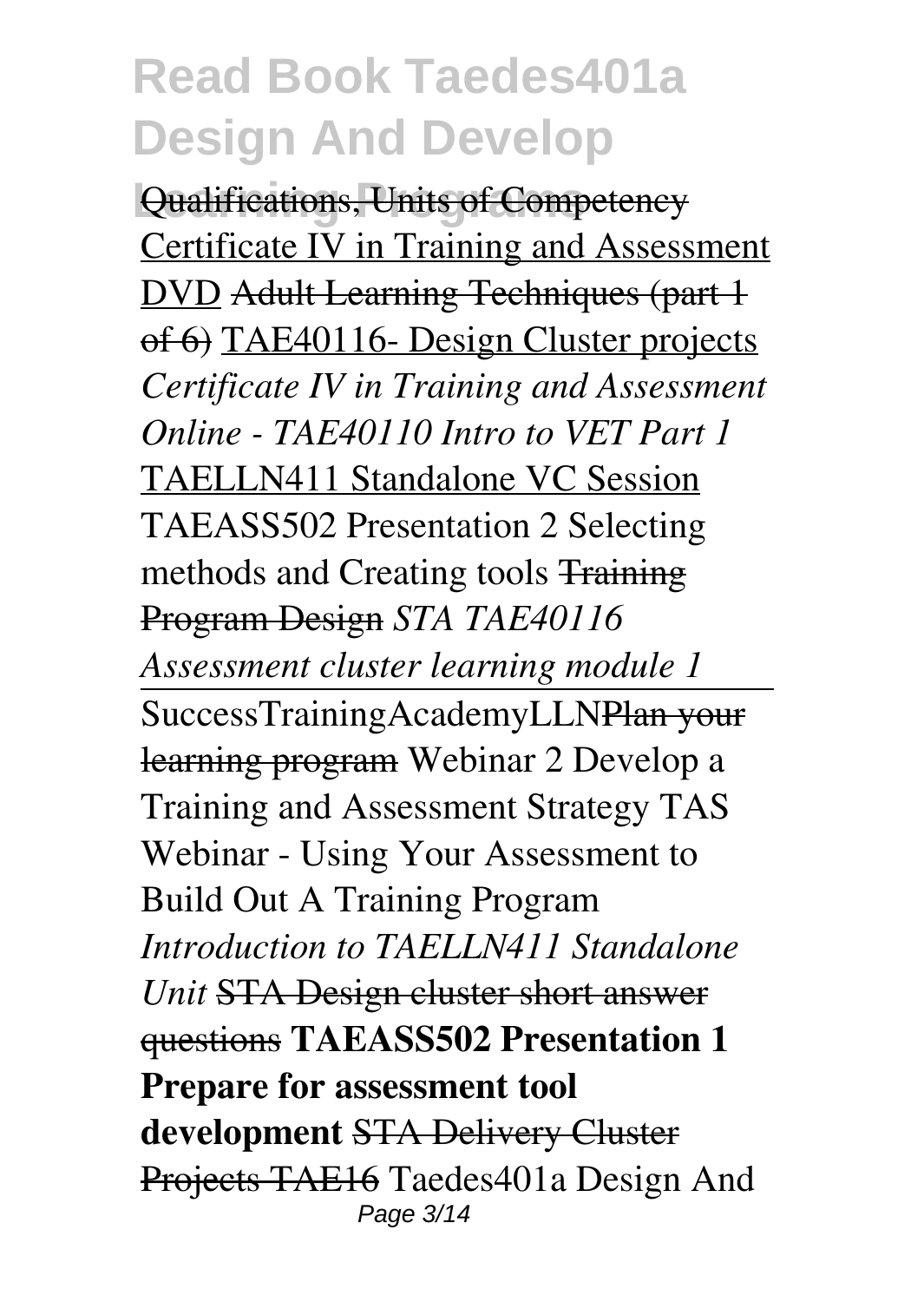**Develop Learning our ams** This unit describes the skills and knowledge required to conceptualise, design, develop and review learning programs to meet an identified need for a group of learners. The unit addresses the skills and knowledge needed to identify the parameters of a learning program, determine its design, outline the content, and review its effectiveness.

training.gov.au - TAEDES401 - Design and develop learning ...

This unit describes the performance outcomes, skills and knowledge required to conceptualise, design, develop and review learning programs to meet an identified need for a group of learners. The unit addresses the skills and knowledge needed to identify the parameters of a learning program, determine the design, outline the content and review its Page 4/14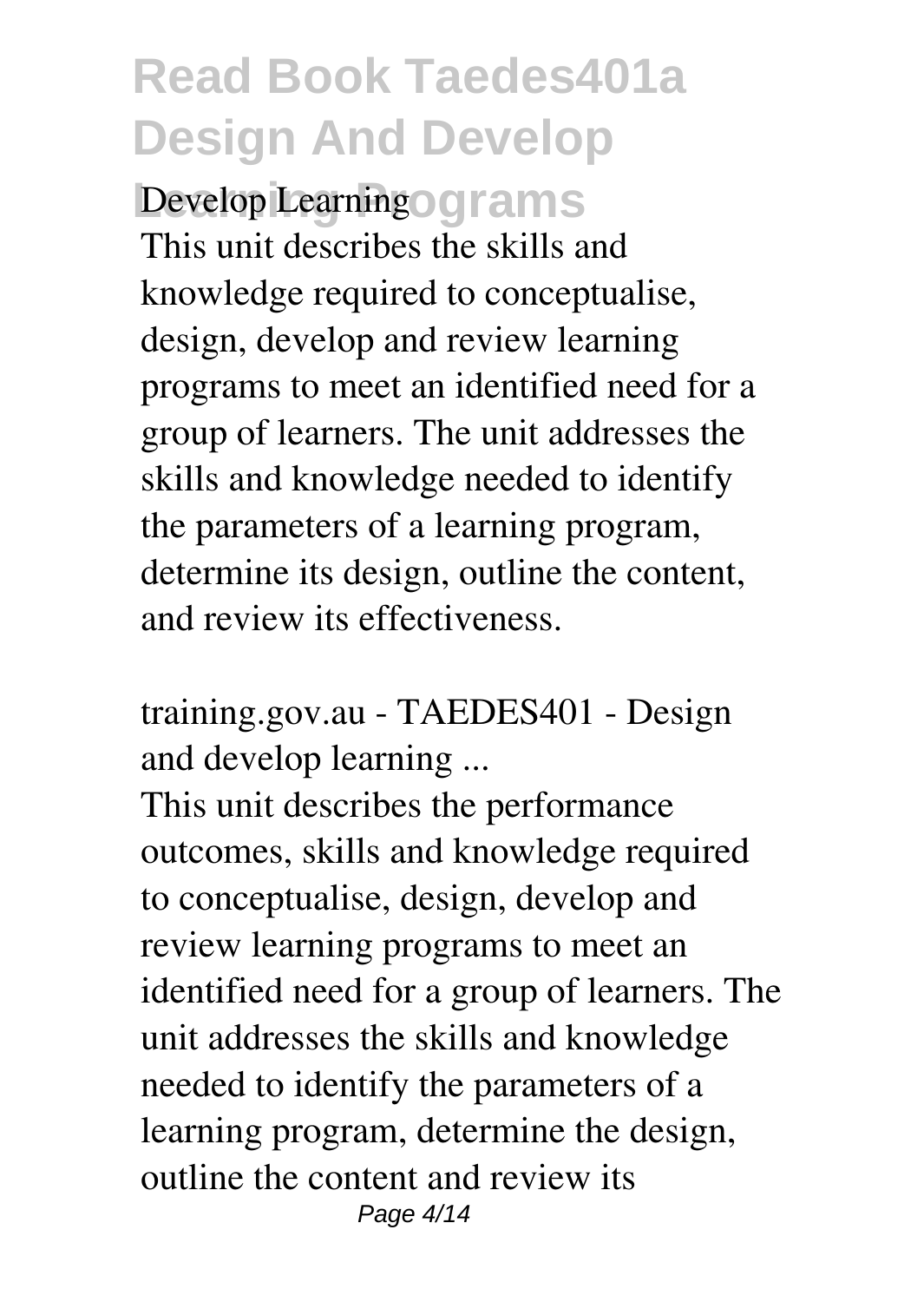## **Read Book Taedes401a Design And Develop Leffectiveness. Programs**

training.gov.au - TAEDES401A - Design and develop learning ...

TAEDES401A Design and develop learning programs Modification History Not applicable. Unit Descriptor Unit descriptor This unit describes the performance outcomes, skills and knowledge required to conceptualise, design, develop and review learning programs to meet an identified need for a group of learners. The unit addresses the skills and

TAEDES401A Design and develop learning programs TAEDES401A: Design and develop learning programs. This Project guide gives you step-by-step instructions to help you work through your project and locate resources. Just click on the links provided Page 5/14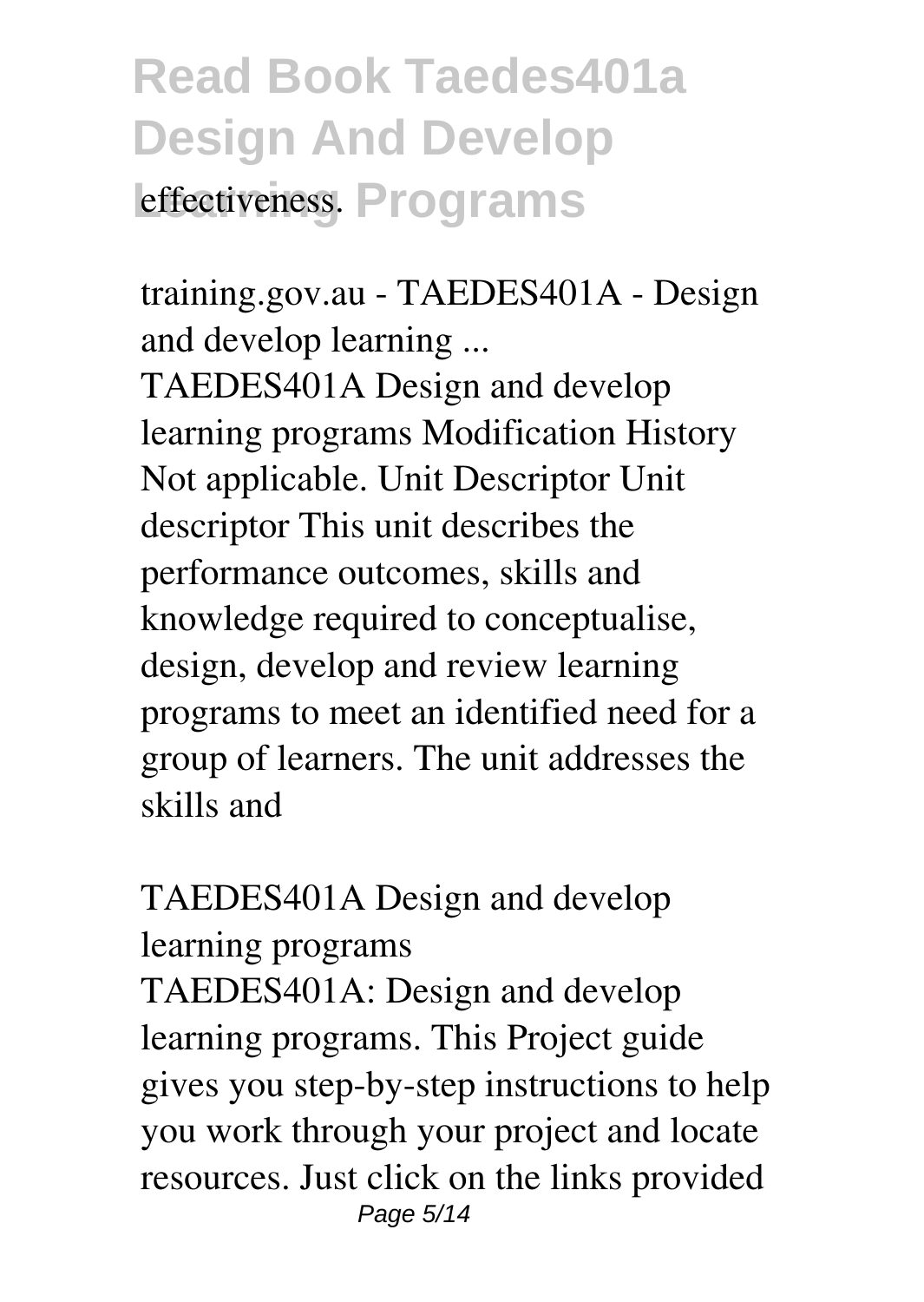**Learning Programs** at the top of the page. You might also like to explore this topic further using the links listed under the Additional resources heading at the bottom of this page.

TAEDES401A: Design and develop learning programs Unit TAEDES401A Design and Develop Learning Programs This year I have designed, developed and continuously evaluated a number of learning programs to introduce the National Certification of Highly Accomplished and Lead Teachers.

Context: The learning programs support the over all government priority of Teacher Quality.

Unit TAEDES401A Design and Develop Learning Programs

Design and Develop Training Programs – TAEDES401A The first part of delivering any training is to design and develop the Page 6/14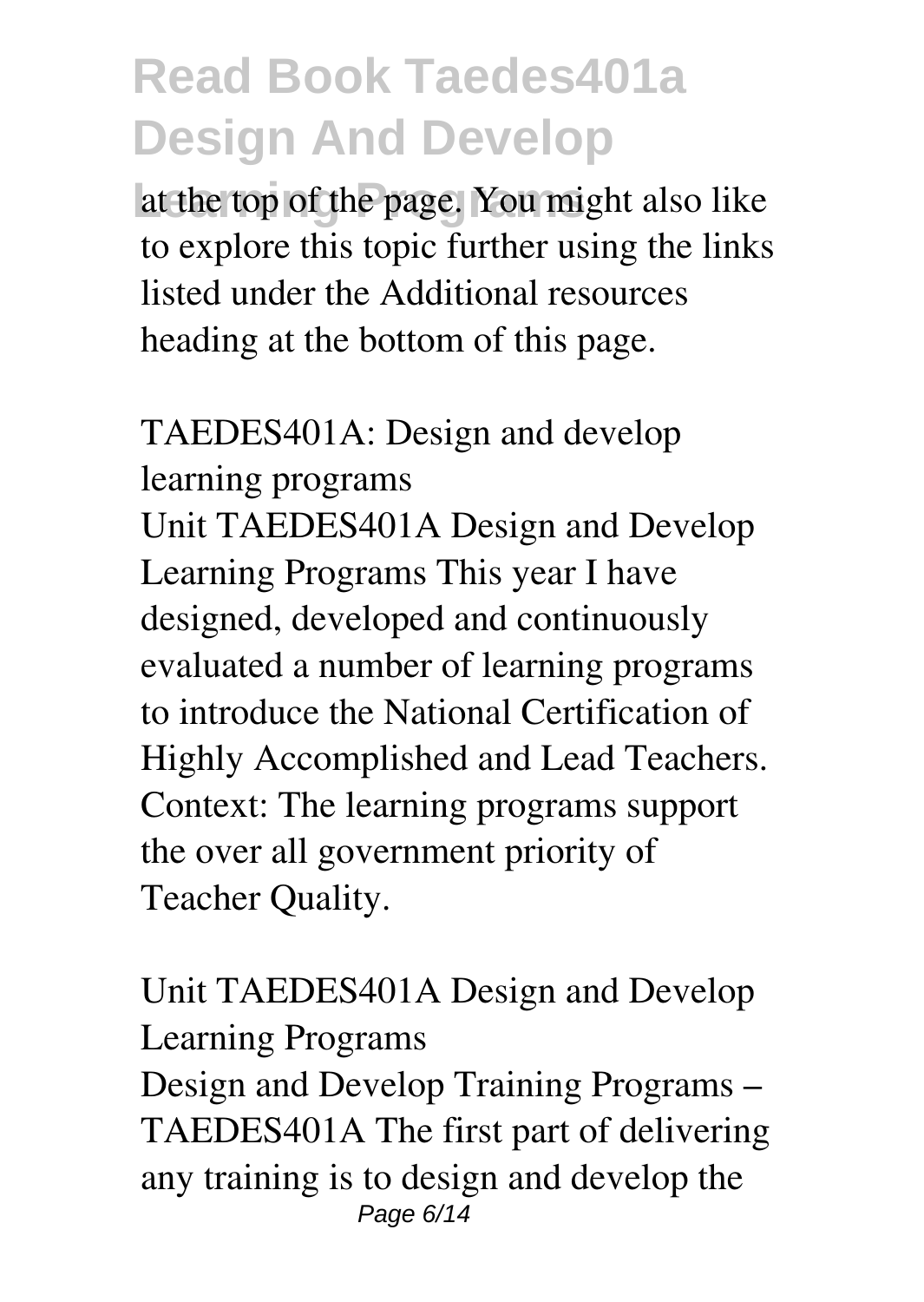training program itself. This requires defining what training is needed, what VET policies apply to the training, and what needs the learners have, before the training package can be developed.

Design and Develop Training Programs - TAEDES401A ...

TAEDES401 Design and develop learning programs, Release. Your trainer or training organisation must give you 1 information about this unit of competency as part of your training program. You can access the unit of competency and assessment requirements at: www.training.gov.au. How to work through this learner guide

TAEDES401 Design and develop learning programs This link lists all the RTOs that are currently registered to deliver Page 7/14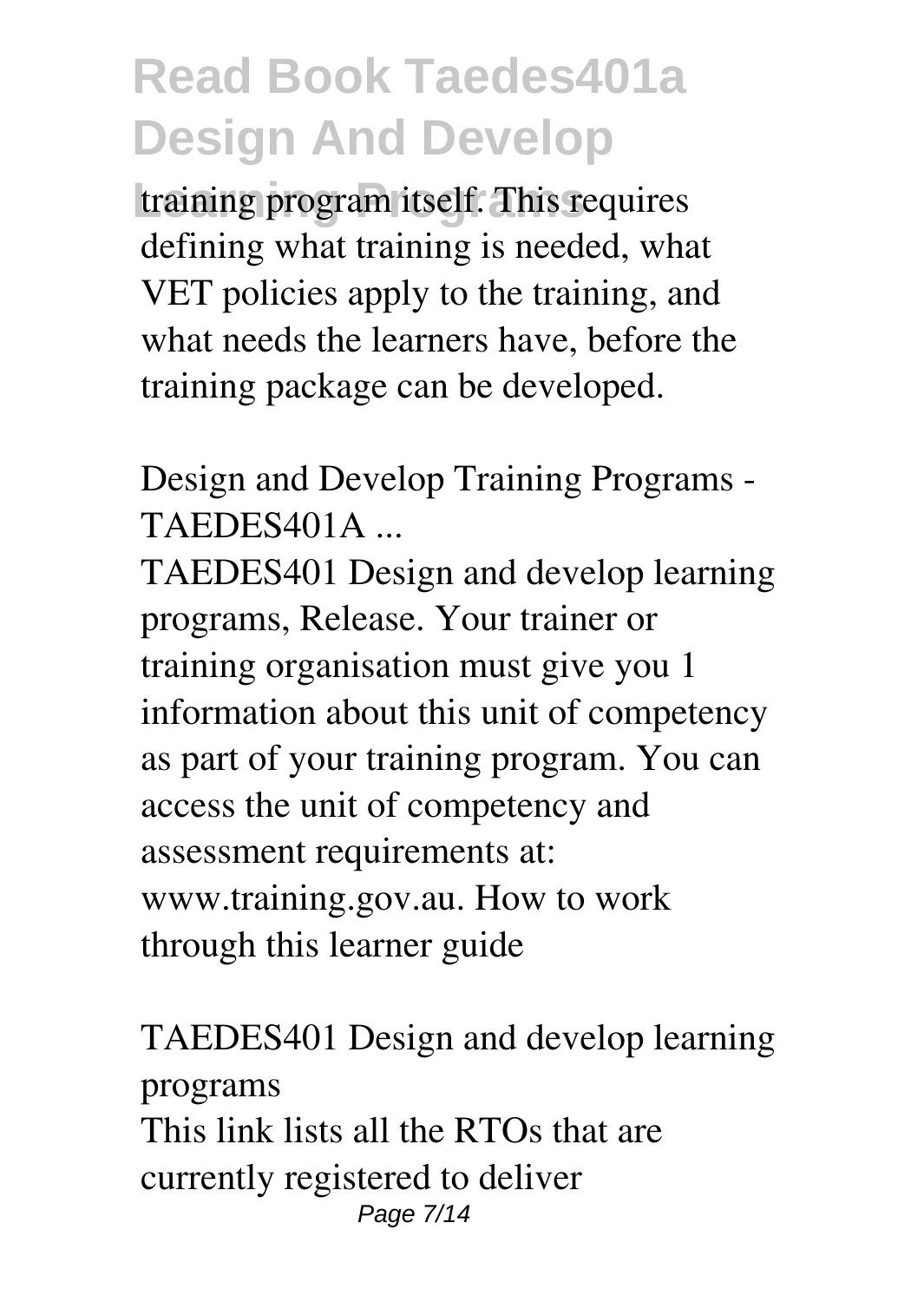TAEDES401A, 'Design and develop learning programs'. Google Links links to google searches, with filtering in place to maximise the usefulness of the returned results Books Reference books for 'Design and develop learning programs' on fishpond.com.au. This online store has a ...

Training material for TAEDES401A - Design and develop ...

2.2 Develop session plans and document these plans for each segment of the learning program. 2.3 Use knowledge of learning principles and theories to generate ideas for managing session delivery. 3. Prepare resources for delivery. 3.1 Contextualise learning materials to meet the needs of the specific learner group

training.gov.au - TAEDEL401 - Plan, organise and deliver ... Page 8/14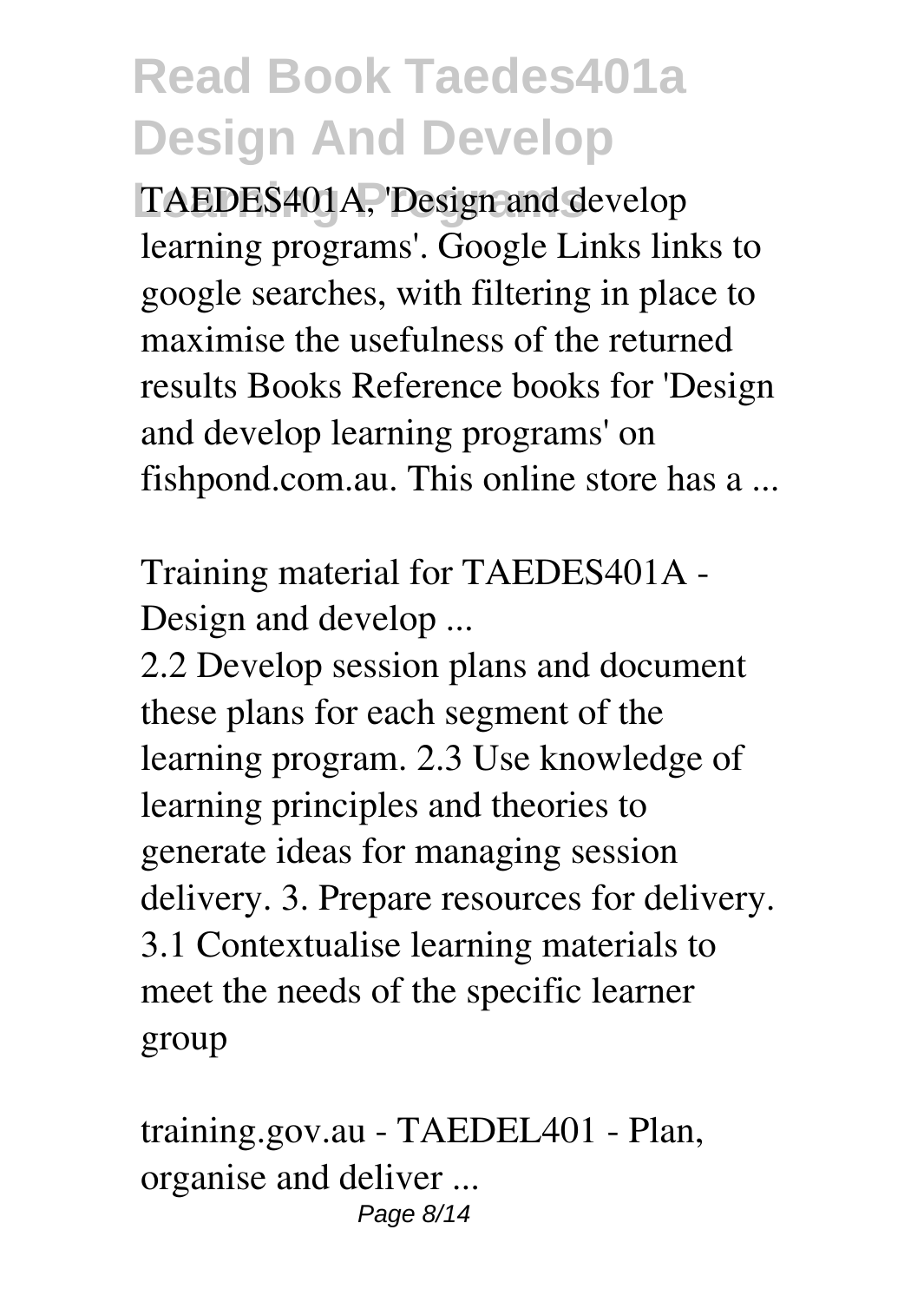Develop a training plan. A plan is an overview or outline of how training will be approached. It typically includes the training program schedule, key learning objectives and a list of the available resources. Estimate how much time to spend on each learning objective.

How to Develop Training Materials: 9 Steps (with Pictures) This video snapshot supports TAEDES401A Design and develop learning programs. This unit forms part of the TAE40110 Certificate IV in Training and Assessment.

#### TAEDES401A Snapshot

View TAEDES401A\_TAEDES402A\_Ap pendix\_Templates\_V4.1.docx from AA 1CLUSTERED UNITS TAEDES401A Design and develop learning programs & TAEDES402A Use training packages and Page 9/14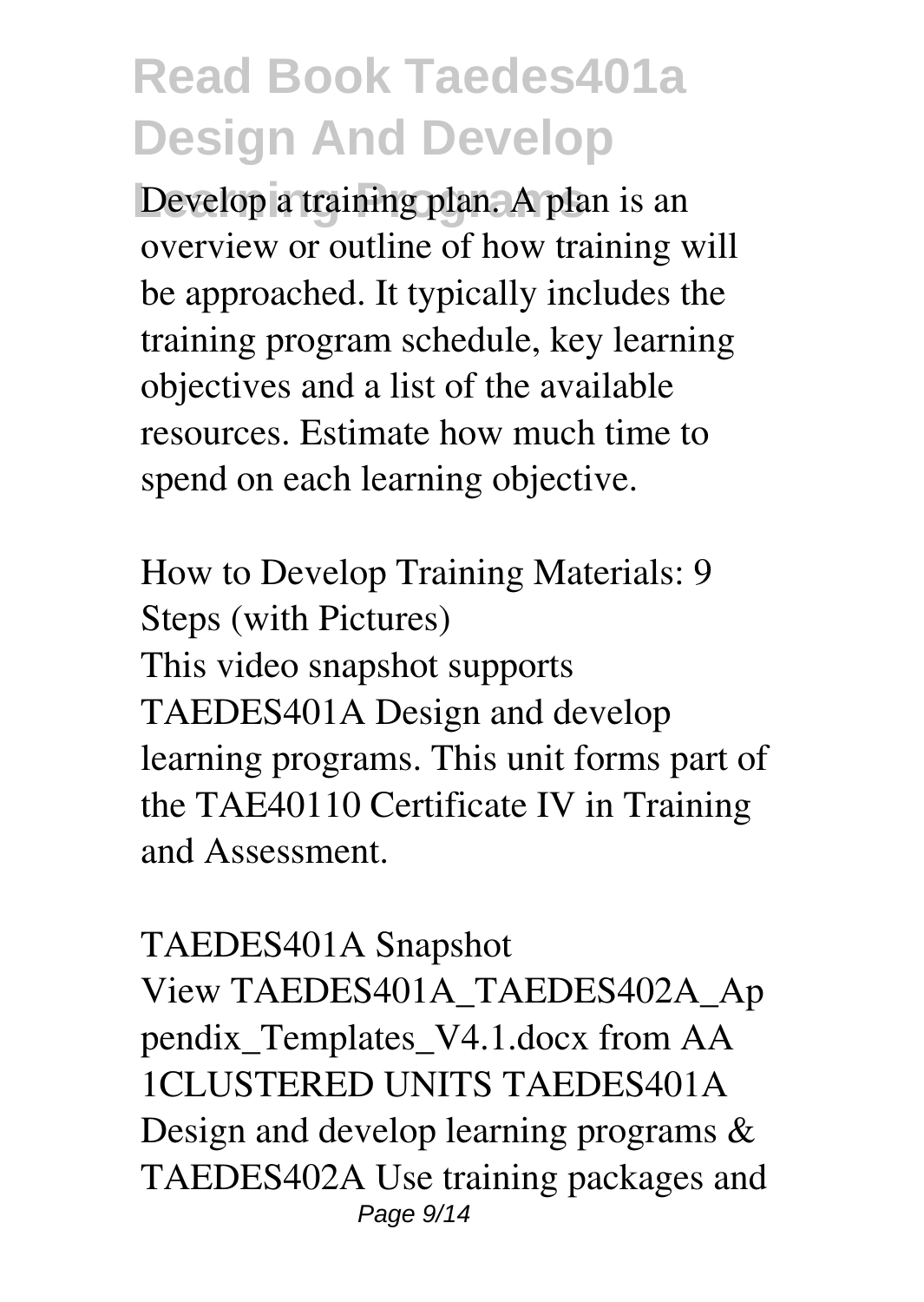accredited courses to meet

#### TAEDES401A\_TAEDES402A\_Appendix Templates V4.1.docx ...

This factsheet defines 'learning', 'training' and 'development' and examines the main factors to consider when choosing between learning methods. It gives an overview of the various types, from workplace-based learning, like on-the-job training and in-house development programmes, to externally-based learning, such as formal qualifications.

Learning Methods | Factsheets | CIPD Page 3 of 29 Name: Sam Capurso Student ID: 000932590 TAEDES401A TAEDES402A • professional development and gaining new skills; • learning language, literacy and numeracy skills; and • abiding by regulatory frameworks (including occupational health Page 10/14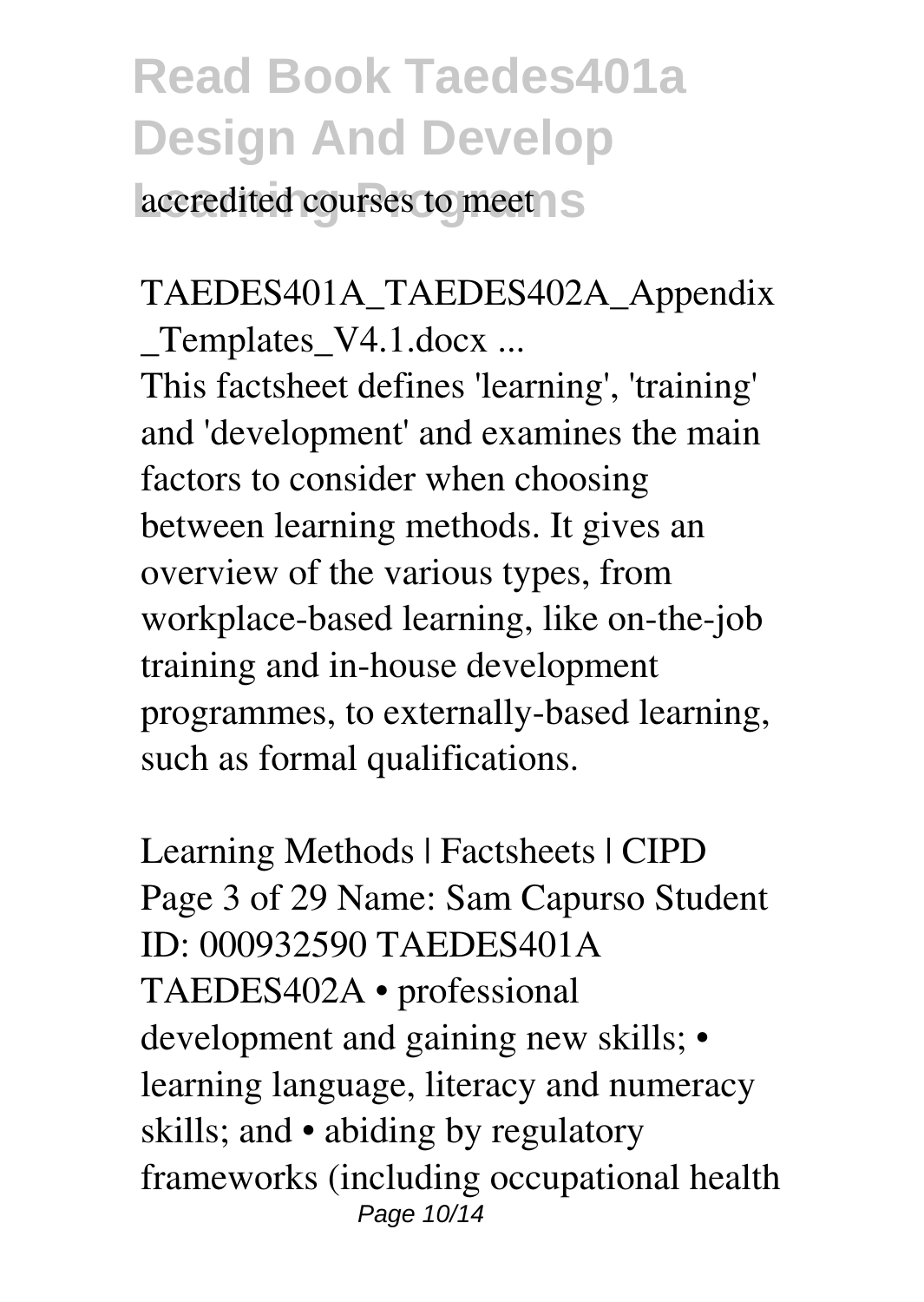and safety, OHS). 6. Explain why it is important to consider a learner's language, literacy and numeracy [standard 2.5].

TAEDES401A Sam Capurso TAEDES402A Student ID: 000932590 Learner Guide with Unit Content, Assessment Tasks, Competency Records, Benchmark Answers and Assessment Mapping for TAEDES401A Design and develop learning programs. This unit describes the performance outcomes, skills and knowledge required to conceptualise, design, develop and review learning programs to meet an identified need for a group of learners.

TAEDES401A Design and develop learning programs – LRES ... View TAEDES401A\_TAEDES402A\_Lea rner\_Workbook\_V4.1.docx from AA Page 11/14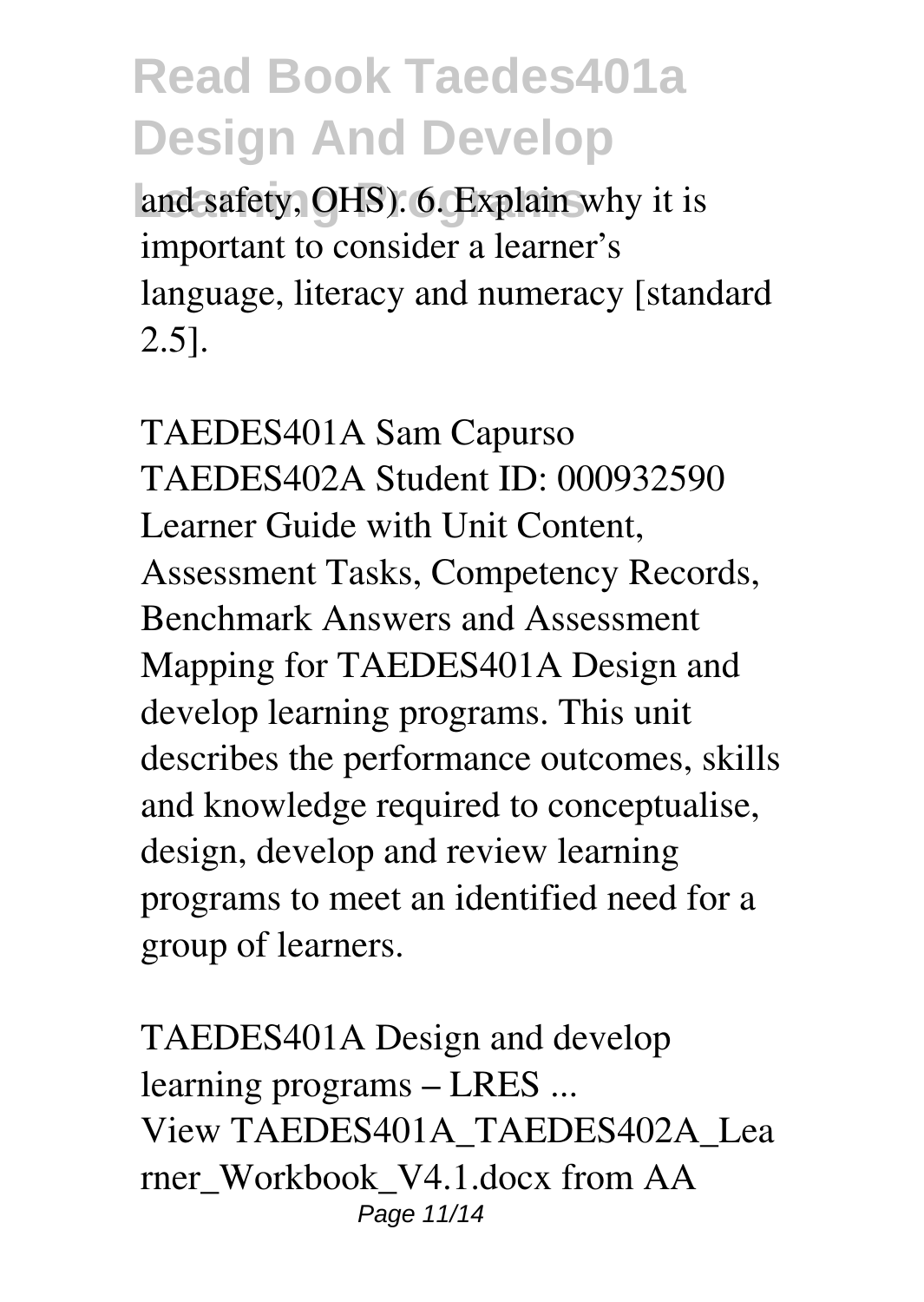**Learning Programs** 1Page 1 of 34 CLUSTERED UNITS TAEDES401A Design and develop learning programs & TAEDES402A Use training packages and accredited courses

TAEDES401A\_TAEDES402A\_Learner\_ Workbook V4.1.docx - Page 1 ... TAEDES401A & TAEDES402A – Learner Workbook Version 4.1 Page 6 of 39 Learner Details and Declarations Learner Details Full Name: Viviane de Jonas Godinho Address: 2/14-16 McGhee Avenue Mitcham 3132 Email: [email protected] Important information This workbook forms part of your overall assessment for TAEDES401A Design and develop learning programs and TAEDES402A Use Training packages and ...

TAEDES401A TAEDES402A Learner Workbook Version 41 Page 6 ... Page 12/14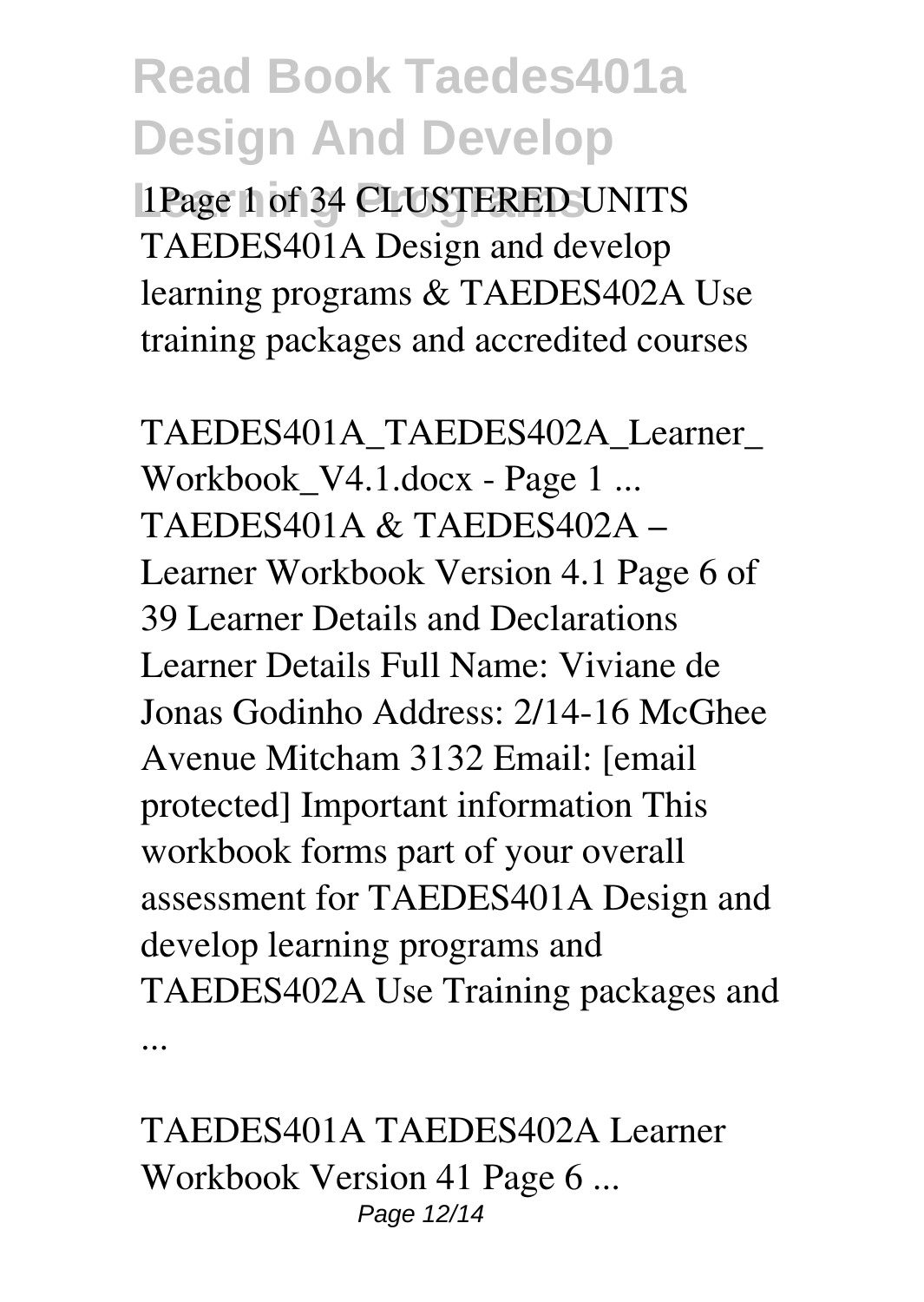**Learning Programs** Page 1 of 34 CLUSTERED UNITS TAEDES401A Design and develop learning programs & TAEDES402A Use training packages and accredited courses to meet client needs LEARNER WORKBOOK TAEDES401A & TAEDES402A – Learner Workbook Version 4.1. Page 2 of 34 Table of Contents Student Instruction Guide ...

Viviane\_Godinho\_TAEDES401A\_TAED ES402A\_Workbook.docx - Page ... TAEDES401A Design and develop learning programs; TAEDES402A Use Training Packages and accredited courses to meet client needs; TAEDEL401A Plan Organise and deliver group-based learning; TAEDEL402A Plan, organise and facilitate learning in the workplace; TAEASS401B Plan assessment activities and processes; TAEASS402B Assess competence